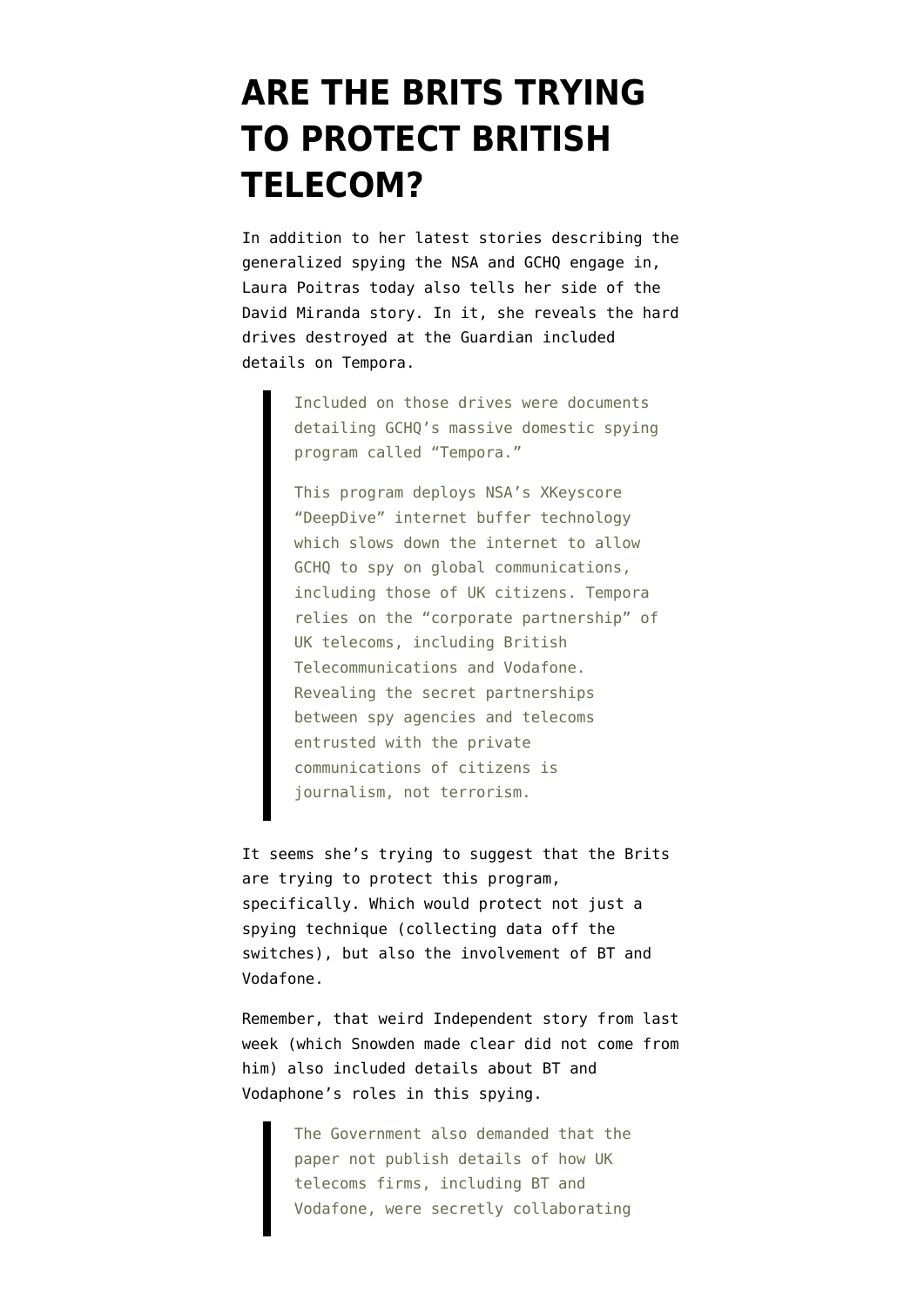with GCHQ to intercept the vast majority of all internet traffic entering the country. The paper had details of the highly controversial and secret programme for over a month. But it only published information on the scheme – which involved paying the companies to tap into fibre-optic cables entering Britain – after the allegations appeared in the German newspaper Süddeutsche Zeitung.

It makes sense. Even in the US, even in the materials released so far, both the Guardian and Washington Post have protected the role that AT&T and Verizon play in this process.

The Independent story also mentioned a secret British spying base in the Middle East that played a role in Tempora.

> One of the areas of concern in Whitehall is that details of the Middle East spying base which could identify its location could enter the public domain.

> The data-gathering operation is part of a £1bn internet project still being assembled by GCHQ. It is part of the surveillance and monitoring system, code-named "Tempora", whose wider aim is the global interception of digital communications, such as emails and text messages.

## [snip]

The Middle East station was set up under a warrant signed by the then Foreign Secretary David Miliband, authorising GCHQ to monitor and store for analysis data passing through the network of fibre-optic cables that link up the internet around the world.

That part of the story made me remember [Reprieve's claims from earlier this year](http://www.reprieve.org.uk/blog/2013_05_22_bt_drone_strikes_camp_lemonnier_yemen/) that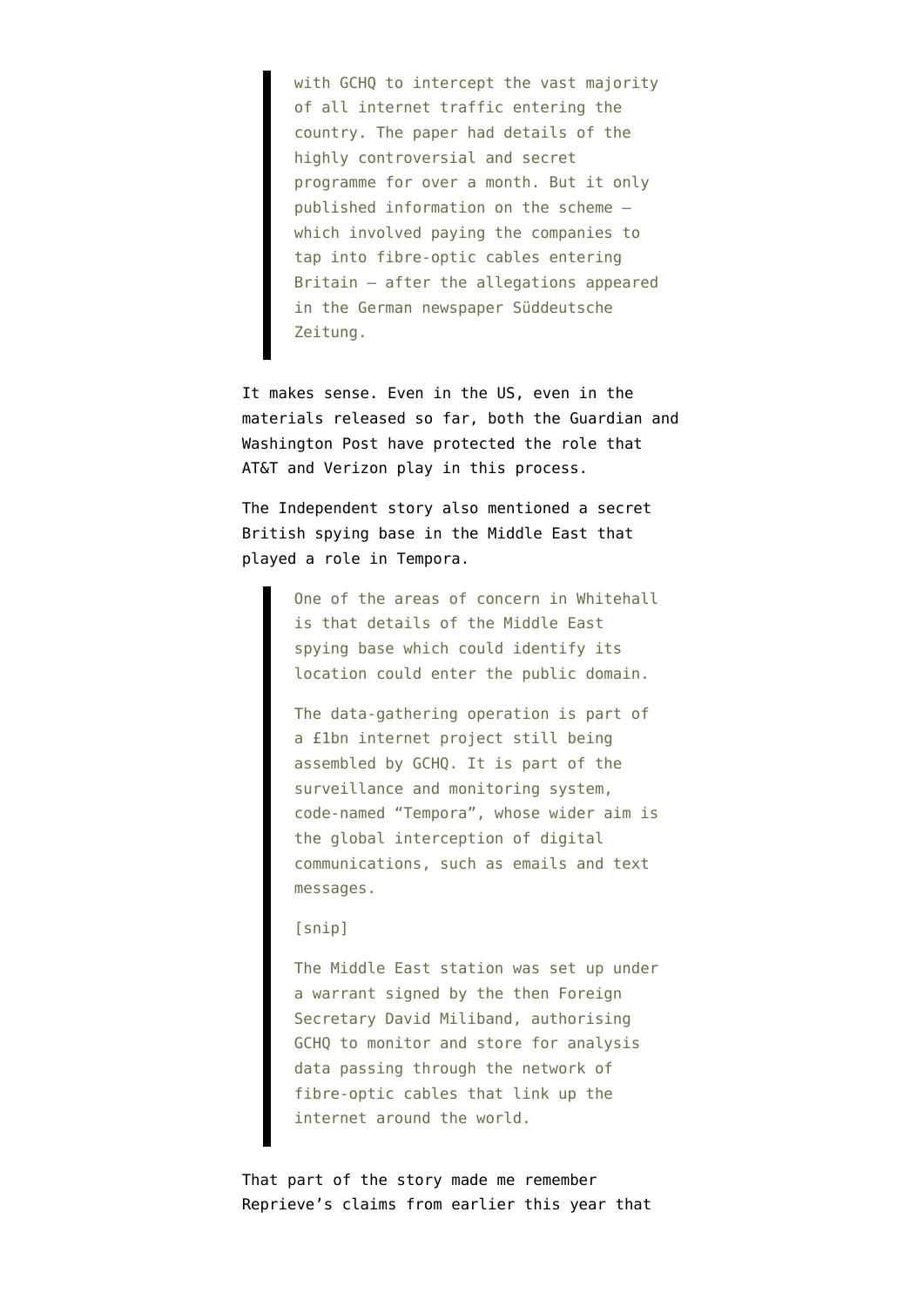British Telecom played a role in drone targeting in Djibouti.

> BT's slogan used to be 'it's good to talk', but when it comes to contracts with the US military 'it's best to keep your mouth shut' might be more appropriate.

Earlier this year Reprieve obtained [evidence](http://www.reprieve.org.uk/media/downloads/Circuit_Demand_Redacted_Secured.pdf) that BT had been awarded a contract worth over \$23 million by the US Defense Information Systems Agency to provide communications infrastructure connecting US-run RAF Croughton in Northamptonshire with the secretive Camp Lemonnier in Djibouti.

BT were [unwilling to comment](http://www.reprieve.org.uk/media/downloads/2013_01_24_PUB_BT_reply_re_STM_cable.pdf) on the nature of the contract, no doubt due to the likelihood that the equipment and support they are supplying is facilitating illegal drone strikes in Yemen and Somalia.

## [snip]

When [contacted by Reprieve](http://www.reprieve.org.uk/media/downloads/2013_01_17_PUB_Letter_to_BT_re_contract_for_STM-16_Camp_Lemonnier.pdf) about their involvement in Camp Lemonnier BT stated that it "doesn't disclose contractual matters" such as those we requested.

BT claims to be "a responsible business that complies with all its legal and statutory obligations", and that human rights are ["rooted in its values](http://www.btplc.com/Responsiblebusiness/Ourstory/Sustainabilityreport/report/Bbus/human.aspx)". It is hard to see how facilitating and profiting from an illegal and immoral drone war fits in with that. The company needs to urgently clarify what it is doing under this contract, and what (if any) steps it takes before entering into deals with US defence agencies to make sure it is not complicit in gross violations of international law.

That accusation has [brought official scrutiny](http://www.computerweekly.com/blogs/public-sector/2013/07/investigation-to-seek-bt-link.html) on BT for its potential role in the US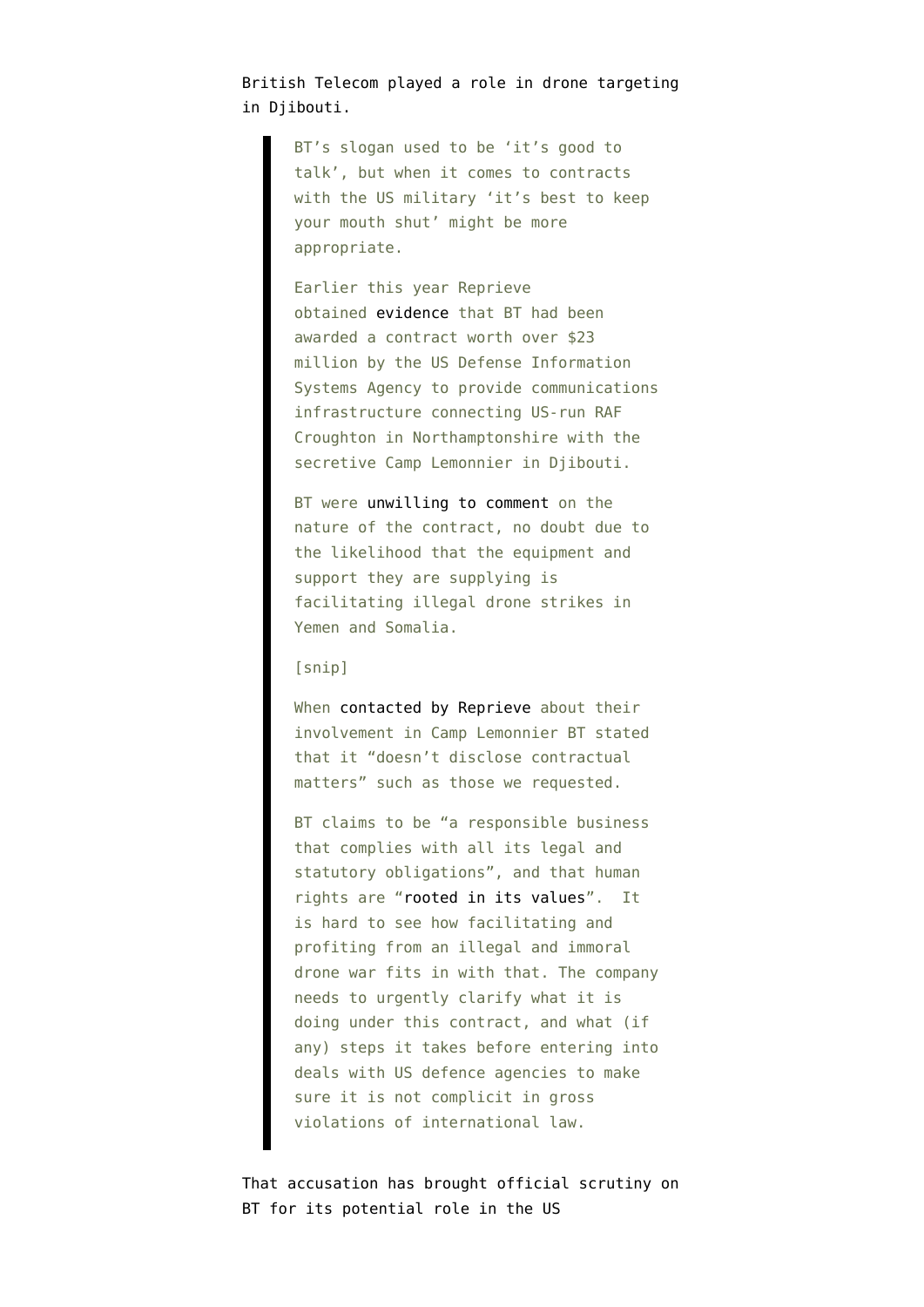## assassination program.

Allegations that BT is involved in an assassination programme in the Middle Eastern country of Yemen may come as a surprise to anyone more familiar with the image it likes to portray in television adverts: a supplier of home broadband to fashionable young professionals.

But while BT customers flounce [carefree](http://www.youtube.com/watch?v=aaMniuHMf44) round their Duran Duran downloads, the Department for Business, Innovation and Skills (BIS) has opened an investigation into allegations that it also does the communications behind US drone attacks that [have](http://www.thebureauinvestigates.com/2013/01/03/yemen-reported-us-covert-actions-2013/)slaughtered civilians.

BIS [officials](https://www.gov.uk/uk-national-contact-point-for-the-organisation-for-economic-co-operation-and-development-oecd-guidelines-for-multinational-enterprises) are expected to deal with this by making a pronouncement on BT's moral standing in September, following a [complaint](http://www.reprieve.org.uk/press/2013_07_22_bt_drone_strike_covert_strike_yemen/) by legal charity Reprieve, which said the comms contractor's work for the US military breached guidelines on corporate social responsibility set down by the Organisation for Economic Co-operation and Development (OECD).

It's even possible the intercept point in the Middle East is in Djibouti (though see this [intriguing suggestion from Cannonfire](http://cannonfire.blogspot.com/2013/08/gc-wiki-and-location-of-that-secret.html), which argues the Middle East collection point is in Israel).

The very last line of the Independent piece emphasizes something Poitras did with her reporting on the UN spying: this is about more than terrorism, but the government wants to pretend it's not.

> Intelligence sources have denied the aim is a blanket gathering of all communications, insisting the operation is targeted at security, terror and organised crime.